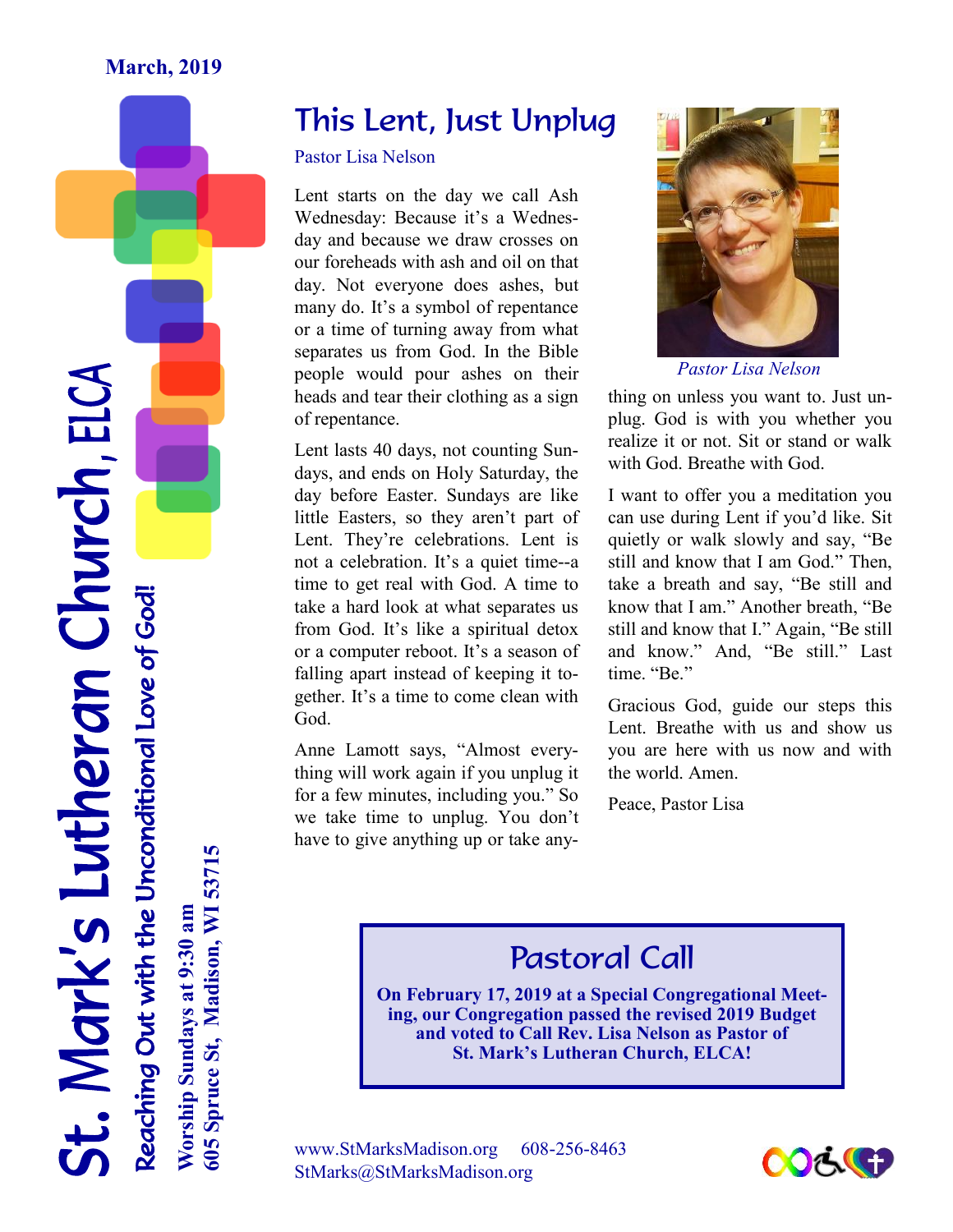# Ash Wednesday Meal & Worship

Wednesday, March 6 Soup Supper at 6:15 pm Worship at 7:00 pm

**6:15 pm Meal:** Join us for a meal of soup and bread. There is no charge for the meal. There is not obligation to bring anything. However, if you would like to contribute,



you are welcome to bring a salad or dessert to share.



# Lent Theme: What Does God Want From Us, Anyway?

Lent begins on Ash Wednesday, March 6, and continues for 6 weeks. In Lent, God calls us to reflect on the meaning of Christ's death and resurrection. Our Lenten Theme in worship will be "What does God want from us anyway?" and we will focus on Prayer, Trust, Service and Social Justice.

#### **Lent Worship**

Join us for Lent worship on Sundays at 9:30 am: March 10—Rev. Lisa Nelson March 17—Rev. Anne Andert March 24—Rev. George Carlson March 31—Rev. David Kessey-Berg April 7—Pastor Lisa Nelson's First Sunday! April 14—Pastor Lisa Nelson; Palm Sunday

### Attention Neighbors

#### **South Madison is likely to lose its supermarket in 2019, possibly for years to come. It's time to organize and raise our voices together to make sure this does not happen.**

Dean/SSM hopes to:

- Purchase the Pick 'n Save lot and tear down the supermarket on South Park Street this year.
- Construct its new clinic on the former supermarket site.

Meanwhile the City is talking about plans to:

- Reopen its Request for Proposals to develop the Truman Olson site (next door to Pick 'n Save).
- Thereby delay development of Truman Olson and possible construction of a new supermarket on that site.

#### **What you can do keep healthy food access on Park Street:**

- Write to  $friendsofparkstreet@gmail.com$  to say</u> you want to receive updates from us.
- Attend a soon-to-be-posted multi-neighborhood action group meeting to Save South Madison's Supermarket.
- Forward this email. Get the word out ASAP to all your South Madison friends.
- Attend two important meetings hosted by the City & Dean/SSM to support South Madison's only supermarket. **March 6**: 6:00 pm at the Madison Municipal

Building, room 215, to discuss the Truman Olson site development**.**

**March 28th** : 5:30PM at TBD, the Dean/SSM Redevelopment Committee will discuss its plans for the Pick 'n Save site.

**Join Friends of Park Street to Save South Madison's Supermarket & Support Local Access to Healthy Food!**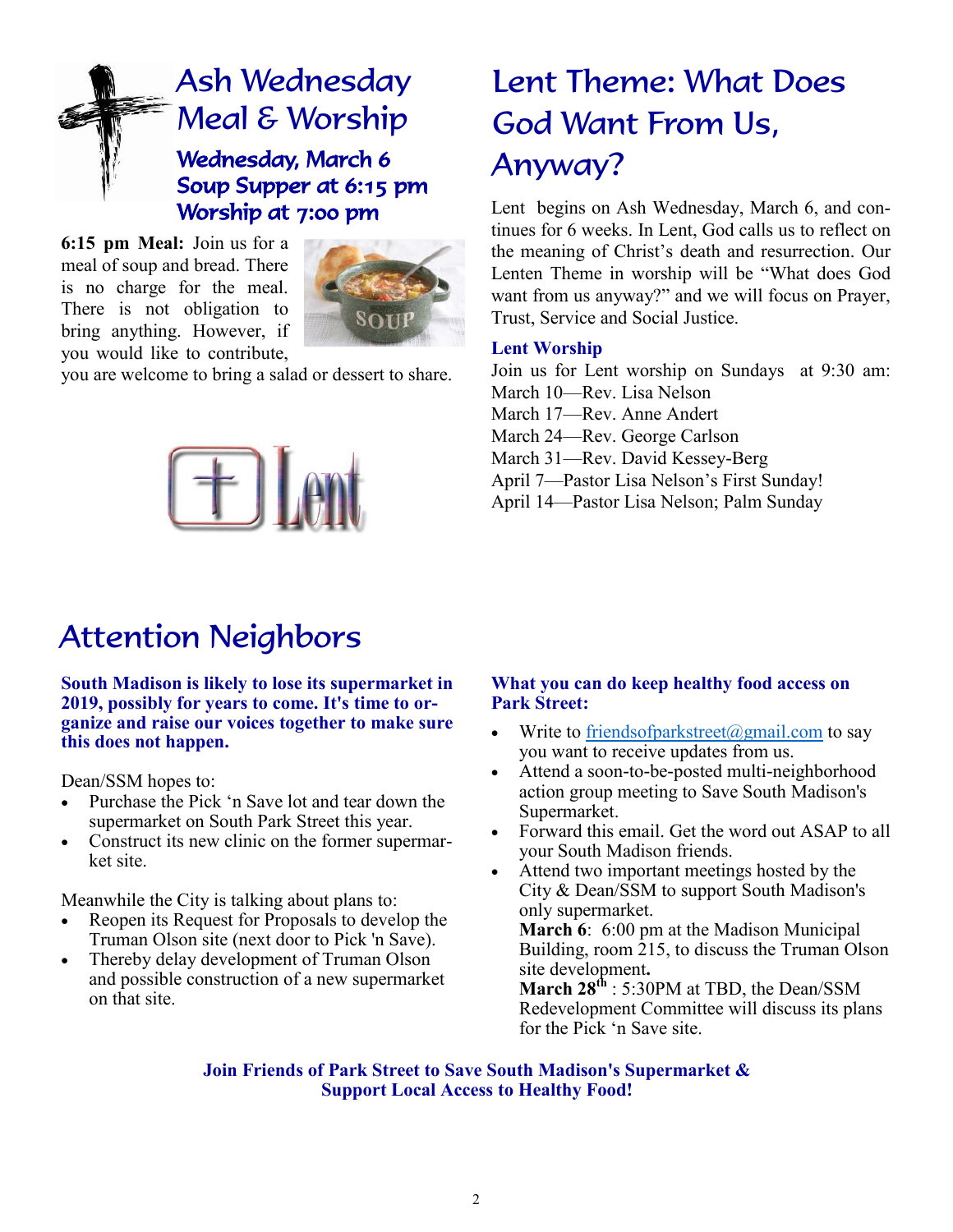#### From Our President Lisa Manion Congregational President

So much has changed in the last seven months. We have come so far, and now we are on the brink of a new, exciting time for St. Mark's. On February 17 the congregation voted to extend a call to Rev. Lisa Nelson. We have a \$12000 grant that was applied for by the Bishop coming our way soon. Our food pantry and Friday meal continue.

We were encouraged to participate in a program called Faithful Innovation being sponsored by the Milwaukee synod. This program will be a first step to help us reach out to our community. It will provide a framework and training to those attending. We'll keep you updated on what we learn through this program. This is open to any congregation members, so if you are interested in attending, please let me know. The sessions are in Milwaukee one Sunday in May and another in October.

Lent is coming and we are waiting for spring to come as well. I'm just hoping that there still won't be snow on the ground when Easter



comes. Think warm thoughts!

If there is anything you would want me to share with you, please reach out to me. I want to make sure the congregation knows anything they wish to know.

Lisa



*Betty Smith*

*Betty is always on the lookout for decorations for any holiday. If you have decorations to donate, they will be greatly appreciated by all!*



### Thanks, Betty!

#### Bringing Beauty & Dignity to the Friday Meal

Betty Smith was instrumental in starting the Free Friday Community Meal some 30 years ago and has remained an integral part of it every since!

Besides being involved with the nutritional and hospitality side of the meal, she has also taken it upon herself to make sure the room is attractive and festive. Her efforts bring not only beauty but also the

respect and dignity everyone deserves.

Perhaps it is fitting that the pictures we have are from Valentine's Day because Betty's lovely decorations reflect the love she has for this ministry and the people who participate in it.

Thanks, Betty, for all you do to make this ministry a true act of love!